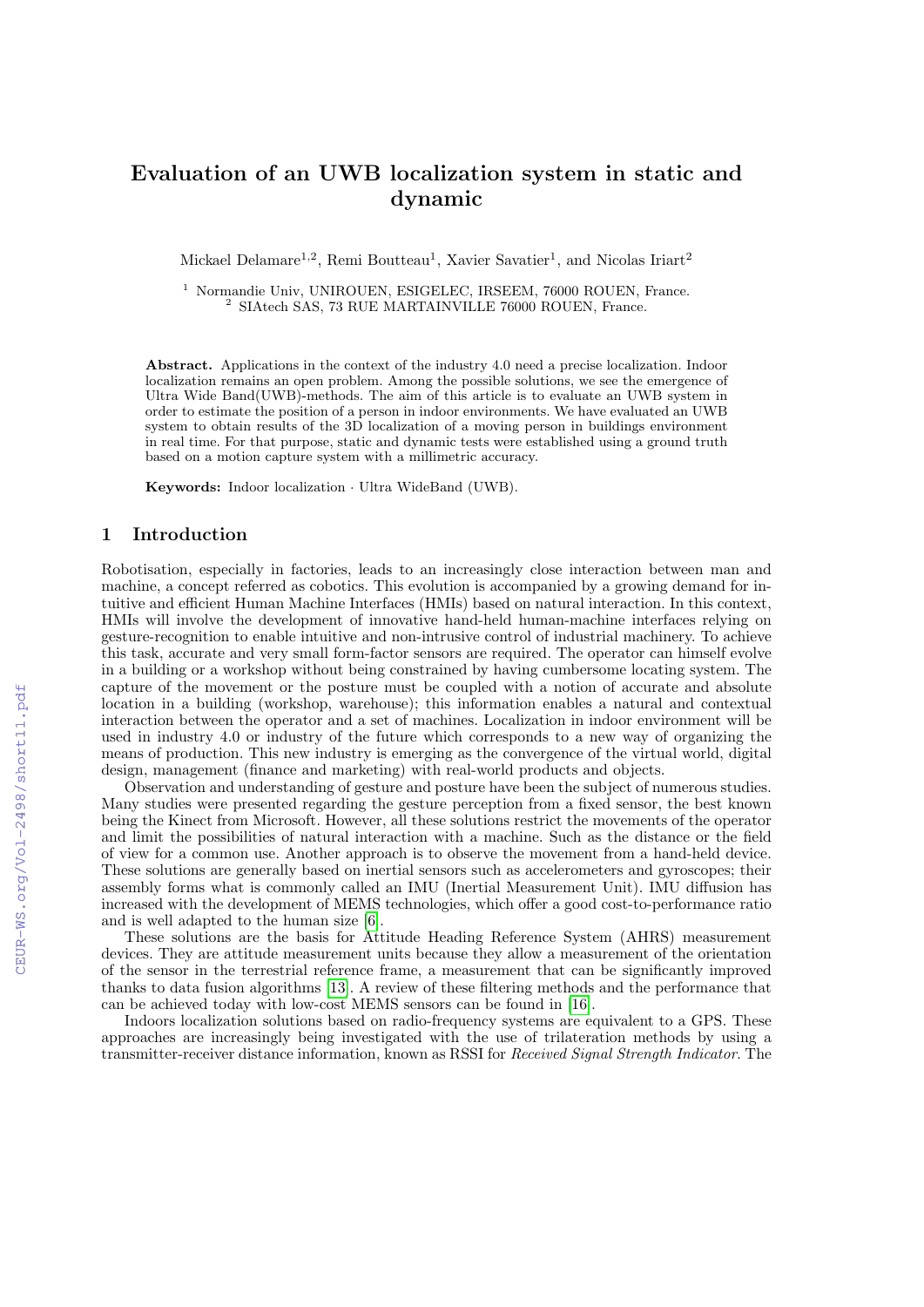#### 2 M. Delamare et al.

RSSI is available in many telecommunication standards. More recently multilateration (measurement from transmission time differences called Time Difference of Arrival or TDoA between at least two transmitters and one receiver; transmitters being perfectly synchronized). The fact that the system to be located is itself active increases considerably the localization accuracy. There is a wide range of systems in this field. A review of these solutions shows that an accurate localization around 30cm is possible [\[14\]](#page-6-0). However, this performance degrades severely when there is no direct Line-Of-Sight between the terminals (fixed anchor in the building) and the receiver (Tag placed on the moving person) to be located. The accuracy of these solutions depends on the environment in which the system will be deployed, which is related to the use case. It should be noted that there is a strong excitement caused by the release of UWB radio solutions to the market wich promise to be even more efficient than the current ones.

The contribution of this work is a dynamic test with a millimeter accuracy ground truth in real time, to evaluate its precision and its accuracy, and to define if UWB localization sensors can be used for gesture recognition in 3D space.

This paper is divided into two parts. First, we study the performance a UWB-based localization sensor named "UWB" in the rest of this paper, and evaluate the specification in a free space surrounded by metallic objects such as robots, infrastructure or doors in our laboratory. Secondly, we propose a complete evaluation of the system behaviour in static and dynamic conditions to see if UWB can be used to obtain an accurate 3D trajectory for gesture recognition.

## 2 State of the art of indoor localization technologies

For human-machine Interaction in the context of industry 4.0, it is necessary to be able to locate the operator in a large environment (above 20m range) and with good accuracy (with a 0.1 meter accuracy). Localization in an indoor environment will be used in industry 4.0, based on Maultz thesis [\[14\]](#page-6-0) there are 13 technologies shown in Table [1](#page-2-0) that can answer indoor-localization.

Systems based on cameras for indoor localization approaches are used in different ways. The first one is to have a 3D building model as a reference. The second system is the socalled viewbased approach. It consists in taking the current view of a mobile camera and comparing it with previously captured view sequences. This system arrived at centimeter accuracy and can cover a building [\[17\]](#page-6-1). The third system is coded targets used for point identification to locate a person. The system can know where the person is with a centimeter accuracy but does not store the trajectory made by the person [\[12\]](#page-6-2). The fourth system is the projection of reference points in the environment. This system needs a direct view of the same surface and it can be used for tracking with a millimeter accuracy [\[23\]](#page-6-3). The fifth system is using one camera or many cameras without reference by observing position change. This system can reach sub-centimeter accuracy and can cover  $30m^2$ .

Infrared systems based on active beacons or using natural radiation are mainly used for rough positional estimation or for detecting the presence of a person in a room. They have centimetermeter accuracy level and can cover 1-5 meters in static conditions. They are a common alternative to optical systems operating in the visible light spectrum. An accuracy of 4cm has been reported and people can be tracked up to a distance of 5m [\[11\]](#page-6-4) and centimeter accuracy in a retail store [\[3\]](#page-6-5).

Tactile and polar systems have m-mm accuracy and can cover an entire room. The polar point method uses a distance measurement and an angular measurement from the same beacon to determine the coordinates of a nearby station. Tactile systems are high precision mechanical instruments which measure positions by touching an object with a calibrated pointer. We can not track an entire trajectory in 3D [\[14\]](#page-6-0).

Localization systems based on propagation of sound waves have a centimeter accuracy and can cover 2-10 square meters. The sound is a mechanical wave so positioning systems use air and building materials as means of propagation [\[25\]](#page-6-6). Mechanical waves are not sufficiently accurate in indoor environments for industrial applications due to multipath which is a phenomenon that occurs when a radio signal propagates through several paths and is received on an antenna.

WLAN/WIFI systems have one meter of accuracy and can cover  $20 - 50m^2$ . Distance estimation using WLAN is generally possible from RSSI (Received Signal Strength Indication), ToA (Time of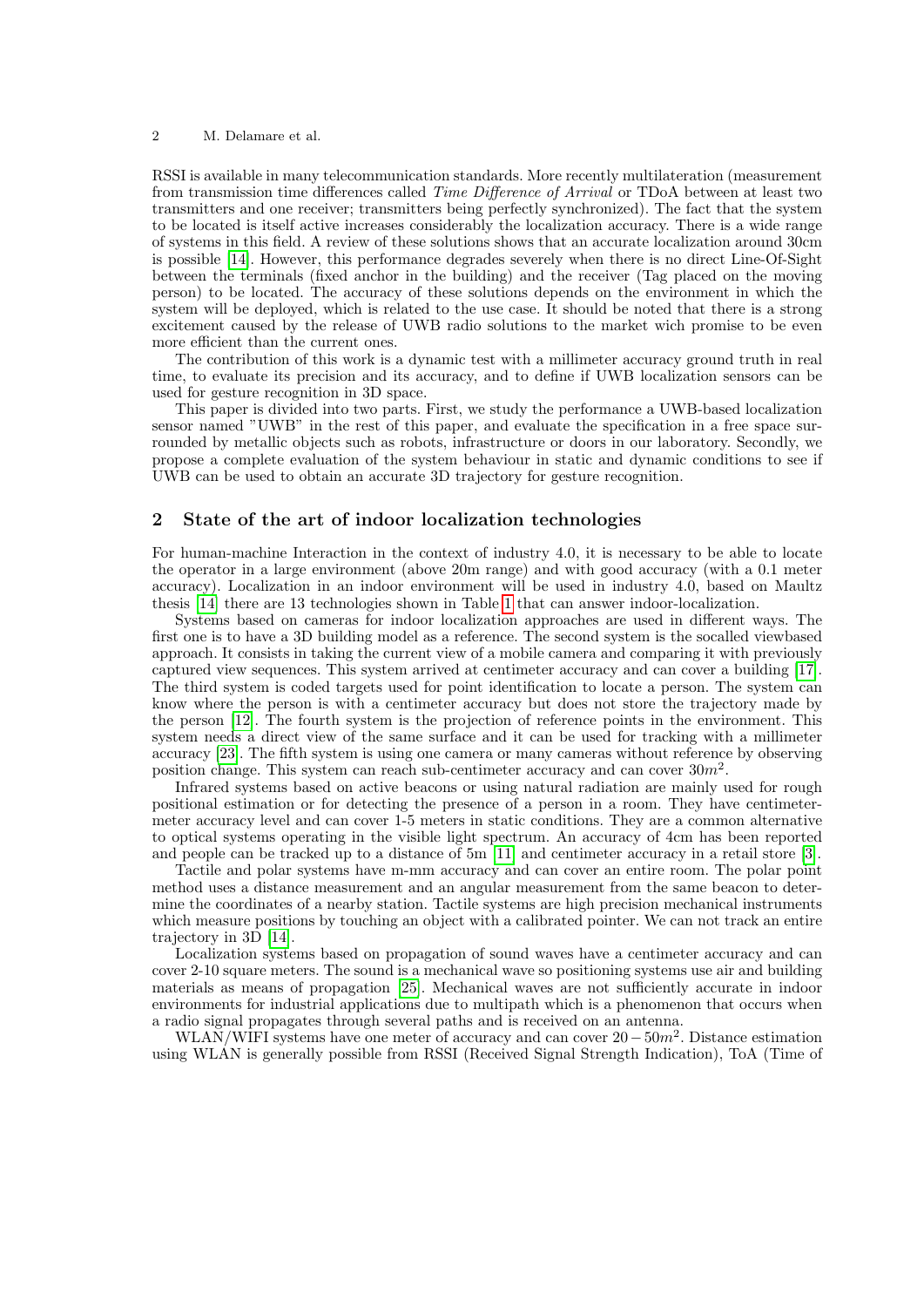Arrival), TDoA (Time Difference of Arrival) and RTT (Round-Trip Time). The accuracy of this kind of systems is not enough to handle an accurate trajectory estimation in the 3D space [\[9\]](#page-6-7) [\[5\]](#page-6-8).

RFID has dm-m level of accuracy and can cover 1-50 m. Most RFID systems rely on proximity detection of permanently mounted tags to locate a person. The accuracy of an RFID system is directly related to the density of tags deployment and reading ranges so it can be expensive in large areas. RFID systems can not do 3D trajectory tracking because most of them rely on proximity detection of permanently mounted tags to locate mobile readers [\[20\]](#page-6-9).

Pseudolites use a similar methods of localization as the Global Navigation System (GNSS) but in indoor environments. Several difficulties such as multipath mitigation, time synchronization and ambiguity solving have limited this system to few applications in GNSS-challenged environments such as open pit mines [\[10\]](#page-6-10) [\[8\]](#page-6-11). It can cover  $10 - 1000m^2$  area and have a cm-dm accuracy.

Other radio-frequency systems such as Zigbee, bluetooth, Digital Television, Cellular networks, Radar, FM radio, Phones based on Digital Enhanced Cordless Technology have for best submillimeters accuracy and can cover 10-1000 square meters. However, performance levels and applicability vary greatly depending on several factors such as the use of preexisting reference infrastructure, pervasiveness of devices, signal ranges, power levels [\[14\]](#page-6-0). The best systems have an accuracy of 1m and can cover a building.

Inertial navigation systems is usually fused with complementary sensors which provide absolute location information due to drift and have few meters accuracy [\[14\]](#page-6-0). Footmounted systems can make use of zero velocity during the foot is in stance stage and have therefore a lower drift and can improve the accuracy below 1m [\[18\]](#page-6-12) of the travelled distance. Compared to IMUs mounted at other body parts [\[21\]](#page-6-13) with drifts being typically larger.

System based on magnetic field has centimeter-accuracy and can cover 10 meters area [\[4\]](#page-6-14). Different approaches range from systems dedicated for medical purposes using an artificial quasi static magnetic field with less than 1 m3 volume operating at mm-accuracy level. In indoor environments, with the same approach, we can have few meters accuracy covering storage aisles and a building [\[24\]](#page-6-15) [\[1\]](#page-5-0) but we can be perturbed by the magnetic field induced by electric motors inside industrial buildings.

<span id="page-2-0"></span>Infrastructure systems are technologies that use the existing building infrastructure or embed additional infrastructure into the building materials such as Power Lines positioning, Floor Tiles, Fluorescent Lamps or leaky feeder cables as described in [\[14\]](#page-6-0). These systems have cm-m level of accuracy.

| Technology                | Typical Accuracy Typical Coverage |            |
|---------------------------|-----------------------------------|------------|
| Cameras                   | $0.1$ mm-dm                       | $1 - 10$   |
| Infrared                  | $cm-m$                            | $1-5m$     |
| Tactile & Polar Systems   | um-mm                             | $3-2000m$  |
| Sound                     | $\,\mathrm{cm}$                   | $2-10m$    |
| WLAN/WIFI                 | m                                 | $20 - 50m$ |
| RFID                      | $dm-m$                            | $1-50m$    |
| Ultra WideBand            | $cm-m$                            | $1-50m$    |
| High Sensitive GNSS       | 10 <sub>m</sub>                   | 'global'   |
| $ P$ seudolites           | $cm$ -dm                          | $10-1000m$ |
| Other Radio Frequencies m |                                   | $10-1000m$ |
| Inertial Navigation       | $1\%$                             | $10-100m$  |
| Magnetic Systems          | $mm$ -cm                          | $1-20m$    |
| Infrastructure Systems    | $cm-m$                            | building   |

Table 1: Indoor positioning technologies as described in [\[14\]](#page-6-0)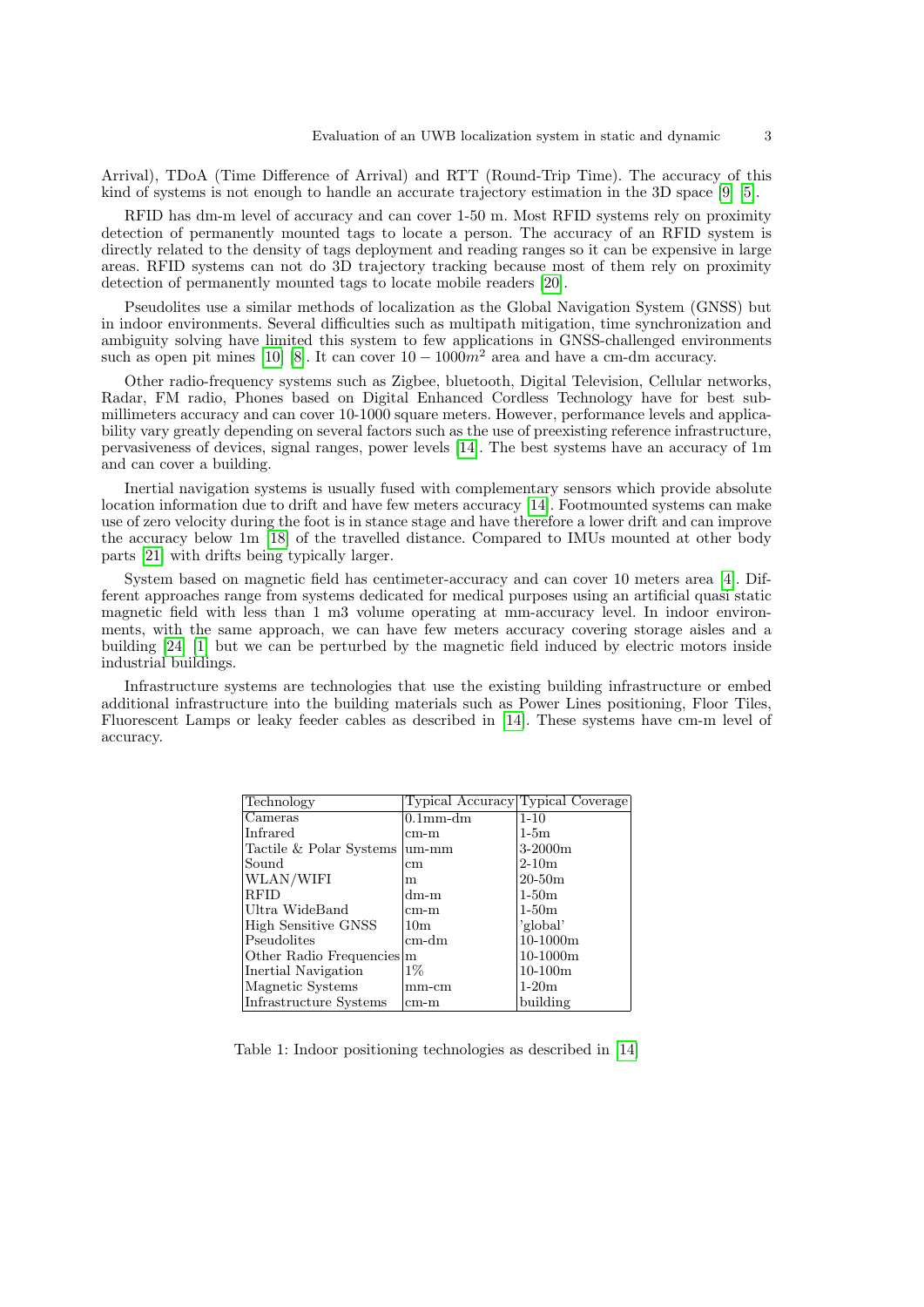#### 4 M. Delamare et al.

UWB (Ultra WideBand) is less expensive than others technologies and can be accurate even in Non-Line-Of-Sight (NLOS) conditions. It has the ability to carry signals through doors and other obstacles that tend to reflect signals with more limited bandwidth and higher power levels [\[7\]](#page-6-16). Syberfeldt et al. [\[22\]](#page-6-17) proposed a review of existing techniques and systems for locating operators in a smart factory. In this comparison, we can see that UWB has a high precision compared to others indoor localization system and a medium cost for the industry. Alarifi et al. [\[2\]](#page-6-18) established a Strengths, Weaknesses, Opportunities, Threats (SWOT) analysis of UWB systems. The main benefits of UWB systems are a low-power consumption and the ability to penetrate different kinds of materials. This is due to the very short pulses that do not interfere with most of the existing radio systems. The weakness of UWB is the synchronization: due to his short pulses, it may take time to synchronize. This article comforts our choice of UWB as the best system for indoor localization.

# 3 Experimental Setup and Evaluation

# 3.1 Experimental setup

We decided to evaluate a UWB system from Decawave since it seems to be the most accurate [\[19\]](#page-6-19). To evaluate this system, four anchors must first be placed in the room used for indoor localization. We align anchors with laser measurements. One Anchor is chosen as reference (initialization at  $x=0$ and  $y=0$ ), and we must obtain the position of each anchor according to the initialization anchor as shown in Figure [1a.](#page-3-0)

<span id="page-3-0"></span>

placed in a rectangle. The tag is placed (b) Placement of anchors in the laborain the area of the anchors in LOS. tory.

## Fig. 1: Our UWB setup

We obtain the position of each anchors with a VICON motion capture system. The area of testing in Figure [1a](#page-3-0) is in the lab with a LOS condition and in an industrial environment with a metallic structure, robots and a metallic door close to the testing area as shown in Figure [1b.](#page-3-0) The Tag is mounted on a support and placed on a wooden cart with a height of 0.7m to verify the trajectory in 3D in the inner area of the UWB system.

#### 3.2 Tests and Evaluation

Static Measurement Precision The first test is to place the tag in the inner area of the UWB anchors. This test will give us the distribution of the UWB points when the tag is static. The results of the static test are given in Table [2.](#page-4-0) The mean error on the 3 XYZ axes is 1cm and the average range is 10cm. The values are distributed around the average value with a standard deviation of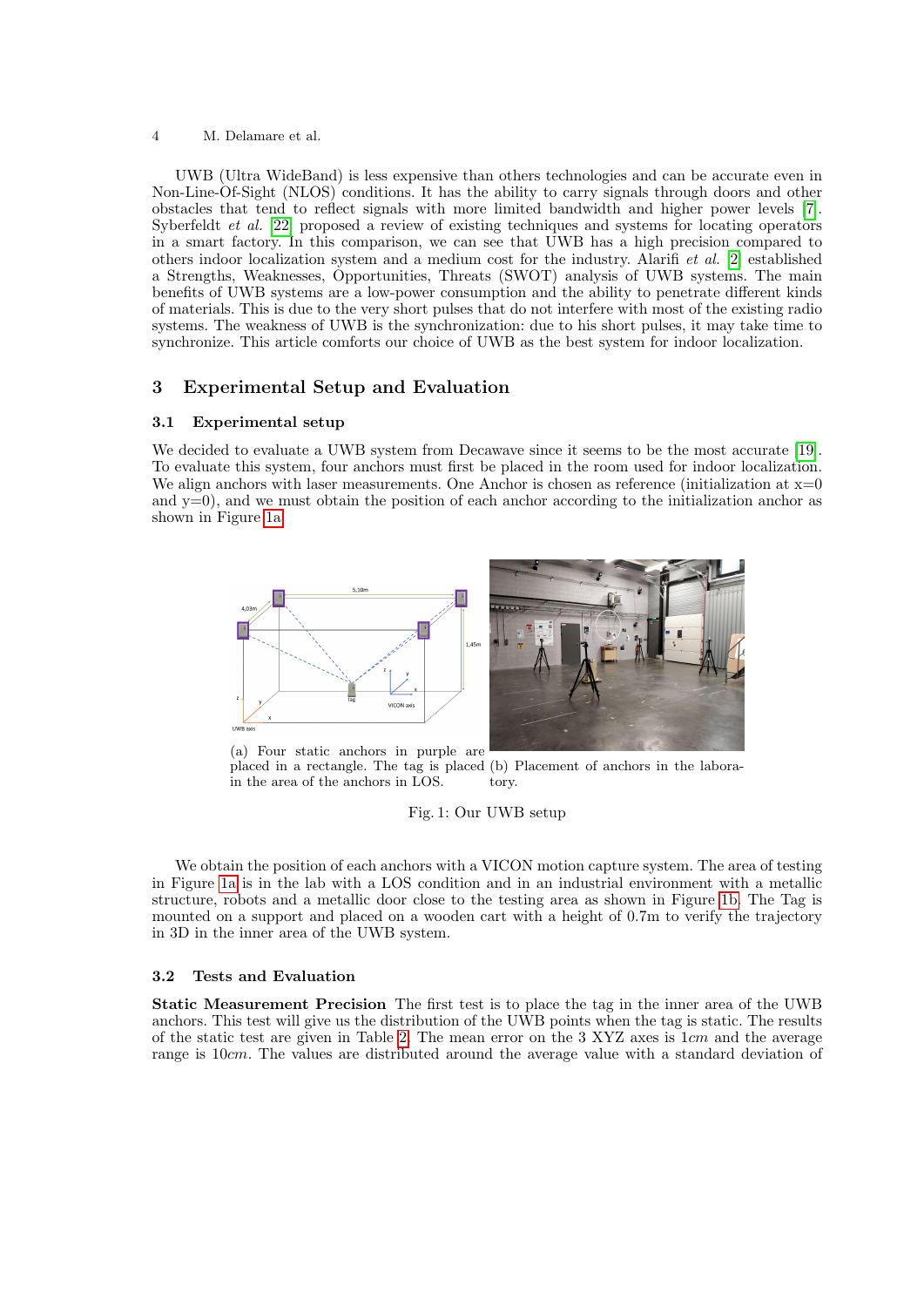<span id="page-4-0"></span> $0.011m$ . This means that the UWB system is not precise in a static situation, but has a high accuracy of 10cm on average. UWB is accurate up to  $10cm$  in static and behaves like a sphere around the target with a range value of 10cm. When a person is not moving, we know where the person is with an accuracy of 10cm.

| Static<br>LOS test                                                                                                                                                                                                   | $ X\text{-axis} $ Y-axis $ Z\text{-axis} $ 2D            |  | 3D |
|----------------------------------------------------------------------------------------------------------------------------------------------------------------------------------------------------------------------|----------------------------------------------------------|--|----|
| Mean<br>error                                                                                                                                                                                                        | $ 0.01m $ $ 0.01m $ $ 0.01m $ $ 0.01m $ $ 0.01m $        |  |    |
| Range                                                                                                                                                                                                                | $ 0.09m $ $ 0.10m $ $ 0.\overline{11m} $ $ 0.095m 0.1m $ |  |    |
| $\begin{array}{l l} \text{Standard} & 0.010\text{m} & 0.014\text{m} & 0.011\text{m} & 0.012\text{m} & 0.011\text{m} \\ \text{deviation} & 0.010\text{m} & 0.014\text{m} & 0.012\text{m} & 0.011\text{m} \end{array}$ |                                                          |  |    |

Table 2: Comparison of mean localization errors and standard deviation with a static test in Line-Of-Sight condition.

<span id="page-4-1"></span>Dynamic Measurement Evaluation and Precision of a trajectory With the Vicon system [\[15\]](#page-6-20), we will compare the exact 3D point of the Vicon with the 3D point of UWB in real-time. The first test we made was a trajectory inside the inner area of the UWB anchors. The test was made in the laboratory in LOS with industrial conditions.



Fig. 2: Trajectory made in the laboratory with LOS conditions in 2D and 3D with VICON (orange) and UWB (blue) in meters.

In XY measurement we have  $21cm$  of accuracy as shown in Table [3.](#page-5-1) That means we have  $78\%$ of precision for this trajectory in XY. We can use UWB for real time localization and in dynamic. We have 0.24cm of accuracy in 3D (XYZ) only 40% of values for Z-axis are precise, they are not around the mean value. The Z-axis is not trustable for dynamic localization and for motion gesture recognition. This result shows that, in dynamic localization, we can use UWB for motion tracking with X-Y axis in real time but not in 3D because the Z-axis is not trustable. Figure [2](#page-4-1) highlights that the Z-axis measurements are wavy.

Dynamic Measurement Evaluation and Precision of mapping The third test is to realize a mapping of the inner area and outer area of the UWB system to evaluate its behaviour. We covered the maximum area and try to see if the accuracy/precision changed. Comparing to our first test we have an accuracy of 23cm in the inner area and 25cm in the outer area in 2D and 23cm and 24cm in 3D that is close to our first result in dynamic localization shown in Table [3.](#page-5-1) These two tests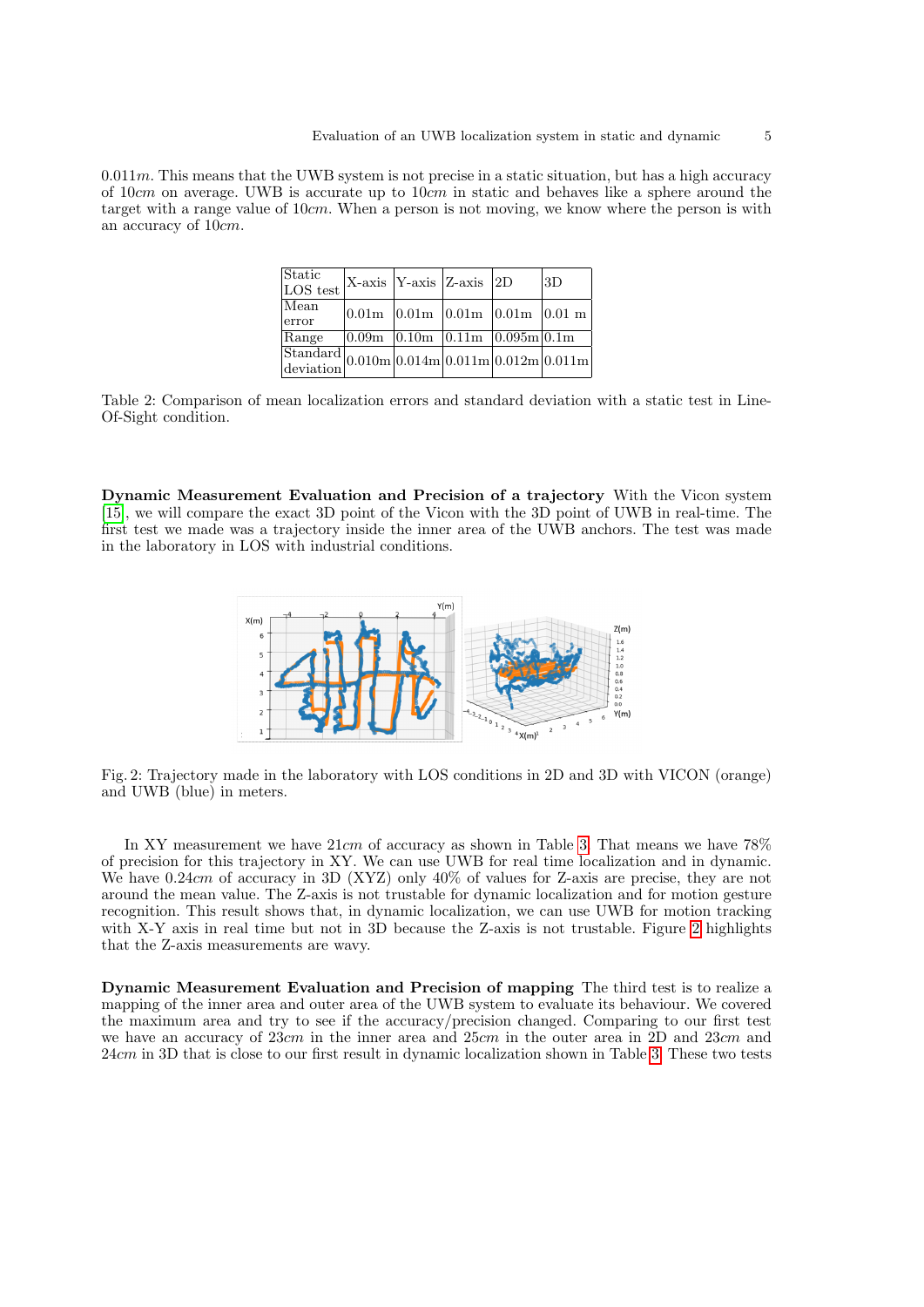| $D$ ynamic<br>measure                    | $ X-axis Y-axis Z-axis 2D$ |  |                                                                                                                                                        | 13D                             |
|------------------------------------------|----------------------------|--|--------------------------------------------------------------------------------------------------------------------------------------------------------|---------------------------------|
| Mean error 0.20m 0.22m 0.32m 0.21m 0.24m |                            |  |                                                                                                                                                        |                                 |
| Range                                    |                            |  | $\sqrt{0.73 \text{m} \times 0.64 \text{m} \times 0.87 \text{m} \times 0.65 \text{m}}$ $\sqrt{0.75 \text{m} \times 0.64 \text{m} \times 0.64 \text{m}}$ |                                 |
| Standard<br>deviation                    |                            |  |                                                                                                                                                        | 0.13m 0.14m 0.29m 0.135m 0.186m |

Table 3: Table of dynamic trajectory.

<span id="page-5-2"></span><span id="page-5-1"></span>show that UWB is homogeneous for a covered area even outside of the area defined by its anchors in industrial LOS conditions. UWB is really good for dynamic localization in indoor environments. We lose precision compared to our static results. We had  $10cm$  accuracy in static measurement, we had  $0.24m$  accuracy in dynamic localization as shown in Table [4.](#page-5-2)

|  | $ UWB$ mapping $ X-axis $ Y-axis $ Z-axis $ 2D $ 3D$                                                                                                                 |                  |                                                                                                          |  |  |
|--|----------------------------------------------------------------------------------------------------------------------------------------------------------------------|------------------|----------------------------------------------------------------------------------------------------------|--|--|
|  |                                                                                                                                                                      |                  | $0.30$ m $0.17$ m $0.23$ m $0.23$ m $0.23$ m                                                             |  |  |
|  | $\begin{tabular}{l} \underline{\underline{\mathbf{b}}} \underline{\text{Mean error}} \\ \underline{\underline{\mathbf{R}}}\underline{\text{Range}} \\ \end{tabular}$ |                  | $1.07m$ 0.60m $1.37m$ 0.56m 1.01m                                                                        |  |  |
|  | deviation                                                                                                                                                            |                  | 0.18m   0.001m  0.20m  0.18m  0.12m                                                                      |  |  |
|  | $\frac{1}{2}$ $\frac{1}{\text{Range}}$                                                                                                                               |                  | $\boxed{0.23\text{m}$ $\boxed{0.27\text{m}$ $\boxed{0.23\text{m} \cdot 0.25\text{m} \cdot 0.24\text{m}}$ |  |  |
|  |                                                                                                                                                                      | $0.98\mathrm{m}$ | $1.05m$ $1.03m$ $1.01m$ $1.02m$                                                                          |  |  |
|  | $\circ$ Standard<br>deviation                                                                                                                                        |                  | 0.028m 0.15m 0.19m 0.09m 0.12m                                                                           |  |  |

Table 4: Errors of the dynamic measurements.

Study of the influence of anchors This test was made to verify the behavior of UWB in the inner area of UWB in dynamics with four and six anchors. We place four anchors exactly as in the Figure [1a](#page-3-0) and one more on the floor in one corner of our cube. And then two more on the floor in corners. With the use of 4 anchors, the 3D positioning error is  $0.24 \pm 0.19$ cm with a Z error of  $0.32 \pm 0.29$ cm. The number of anchors mainly influences the Z measurement: with 6 anchors, the Z error is  $0.16 \pm 0.01$ cm while the 3D error decreases slightly:  $0.20 \pm 0.12$ cm.

# Conclusion

In this article, we describe the behaviour of an Ultra WideBand system in static and dynamic cases by comparison with a ground truth obtained with a motion capture system. We have an evaluation of the precision and accuracy of the UWB system which is really good in the X-Y axes but not trustable along the Z-axis. We confirm that precision and accuracy are better by adding anchors when performing dynamic localization. UWB systems can not be used for gesture recognition. Nevertheless, they can be a really good choice for localization, even in dynamic, and can be more robust if we add more anchors. Z-axis needs to be improved, mostly in terms of precision, and this can be achieved by data fusion with other sensors. Our future works will be the improvement of the accuracy and precision of the system by the addition of an IMU and a barometer.

#### References

<span id="page-5-0"></span>1. Al-Hamad, A., Ali, A., Elhoushi, M., Georgy, J.: Indoor Navigation using Consumer Portable Devices in Cart/Stroller p. 13